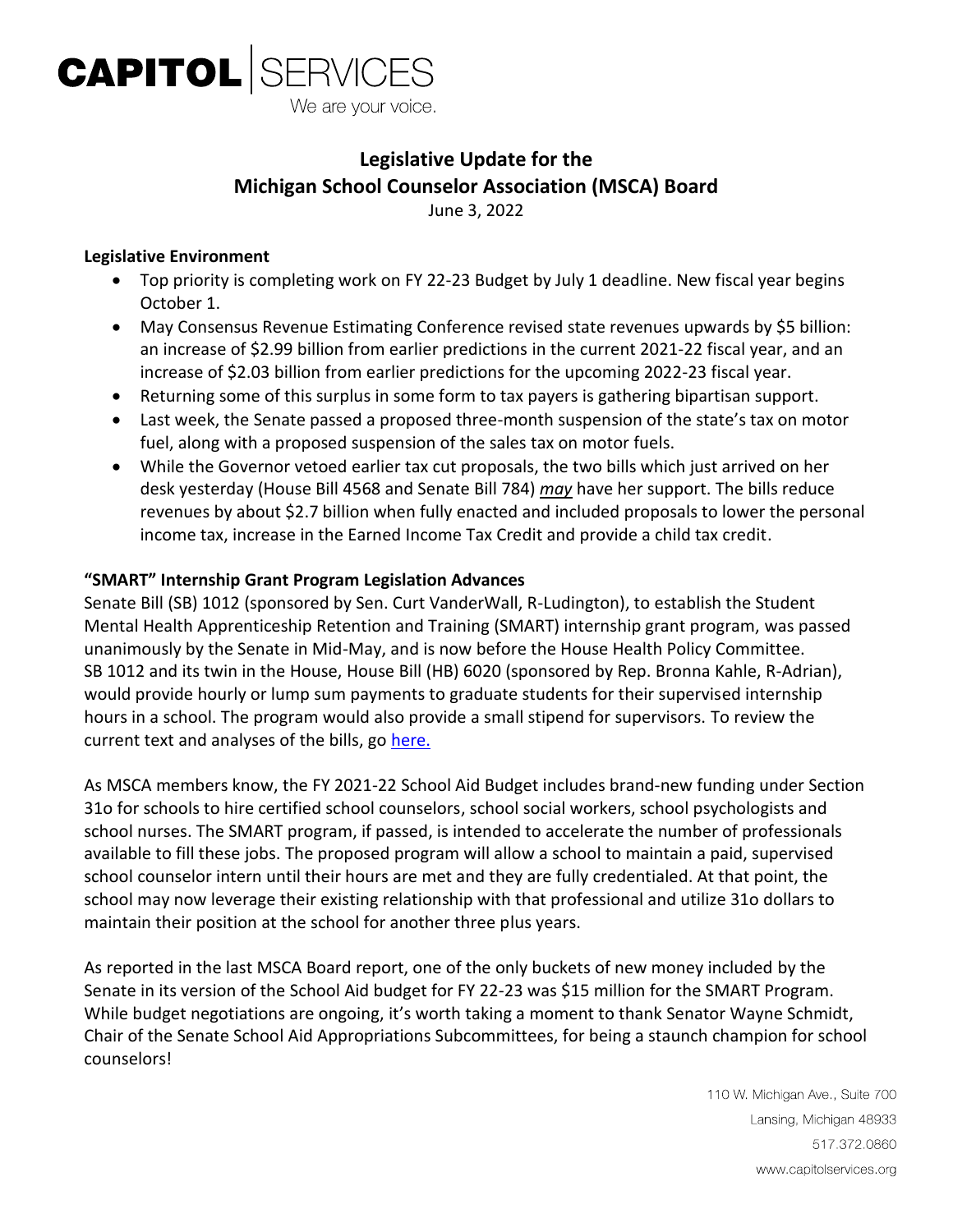## **Bill Requiring Informational Packets on Post-Graduation Opportunities Signed**

On May 26, the Governor signed House Bill 4953 (S-3) (sponsored by Rep. David Martin, R-Davison), which requires the annual distribution of an informational packet on post-graduation opportunities to all students in grades 8 to 12. The new [Public Act 88 of 2022](http://www.legislature.mi.gov/(S(z4iopmvigkbobh0yphqsdbxy))/mileg.aspx?page=getObject&objectName=2021-HB-4953) requires the MI Department of Education (MDE) to annually develop/update and make available to all schools an informational packet, consisting of a collection of links to web-based exploratory programs or written material shared in electronic form, to include the following:

- The location of school districts, intermediate school districts, and public school academies that choose to offer early/middle college programs, advanced placement (AP) programs, and college-level examination programs (CLEP) that are available under state or federal law to pupils enrolled in any of grades 8 to 12;
- Information regarding the average tuition and average fees associated with attendance at each public university and community college in this state;
- The 6-year success rate for each public university and community college in this state.
- Information regarding the dollar value for student loans disbursed, the number of unique student loans, and the number of unique recipients who received student loans incurred by individuals attending a postsecondary institution in this state;
- A list of at least 10 postsecondary vocational training opportunities for individuals who have been awarded a high school diploma or who have been granted a high school equivalency certificate;
- A list of at least 20 of the most in-demand occupations in this state, as determined by the department;
- A list of public and private resources designed to aid pupils and the parents and legal guardians of pupils in navigating postsecondary education;
- A list of public-service opportunities for high school graduates, including opportunities available for high school graduates in the public-safety sector;
- Information regarding any postsecondary training and tuition assistance available to those who choose a career in public service.

MDE is required to develop and post the informational packet on its website no later than August 1, 2023, and by not later than August 1 each year thereafter. School superintendents or chief administrators are required by not later than October 1, 2023 (and October 1 each year thereafter) to provide, in electronic form or nonelectronic form, the informational packet to each pupil enrolled grades 8 to 12.

## **House Bills Revising Michigan Merit Exam Advance in the Senate**

[House Bills](http://www.legislature.mi.gov/(S(z4iopmvigkbobh0yphqsdbxy))/mileg.aspx?page=getObject&objectName=2021-HB-4810) 4810 (S-2) & 4811 , both supported by MSCA, were passed - with some amendments - by the Senate Education and Career Readiness Committee on May 18. The bills now await a vote by the full Senate. Changes to the Michigan Merit Examination (MME) in HB 4810 (S-2) include:

- Deletes a provision requiring the assessment instruments portion of the MME to require a writing component in which the pupil produces an extended writing sample;
- Requires the MME to be aligned with Michigan's content standards;
- Modifies a provision requiring a school district or public school academy (PSA) to include on a high school graduate's transcript the pupil's scaled score on each subject area component of the MME;
- Modifies the dates on which the MME must be administered;
- Requires the MME to be administered to certain pupils enrolled in a middle college program; and